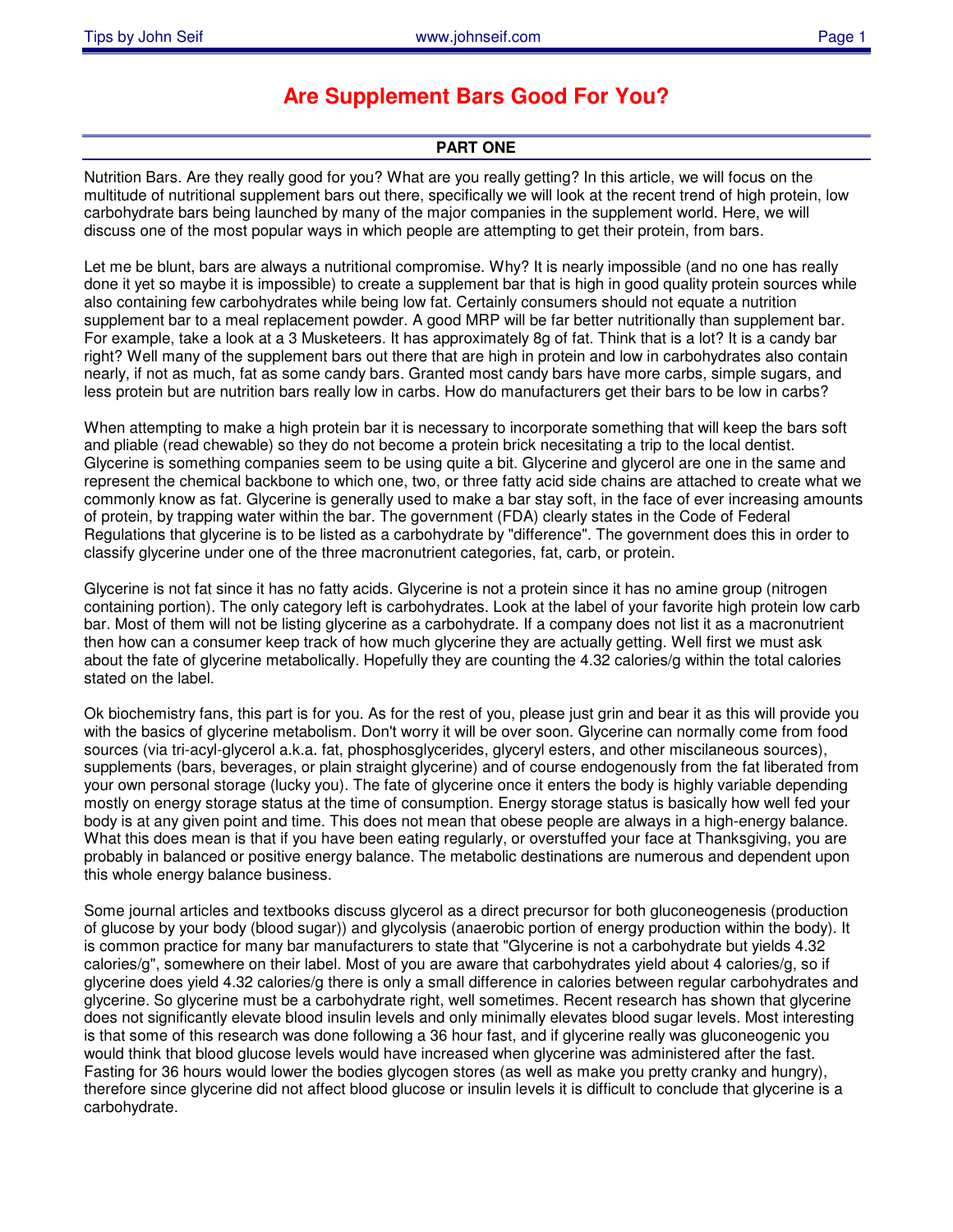The research that is available is not conclusive with regard to the gluconeogenic properties of glycerine. By definition glycerine is a trihydric alcohol and is the building block of all plant oils and nearly all animal fats. Glycerine can be incorporated into fat production by providing the backbone for fatty acids to attach onto and create what we know as fat. Another possible destination within the body is that glycerine can become part of phospoglycerides (cell membrane compounds). Orally administered glycerine has also been found in the urine meaning that some of it is actually excreted without being utilized. Ok, so glycerine can be a carb on occasion, a fat precursor on occasion, a phosphoglyceride precursor on occasion, and it can simply pass through the body unused. Wow, that is a lot of possibilities for one compound. Glycerine does have a few other interesting properties worth noting.

When administered orally, glycerine has a hydrating/dehydrating effect. This is based on the fact that glycerine has an ability to hold onto water. Glycerine's water binding ability helps keep bars soft and also may be of benefit to endurance athletes and bodybuilders alike. Endurance athletes can utilize glycerine in conjunction with extra water prior to an event in order to support hydration and therefore enhance performance. The recommended dosage for accomplishing superhydration ranges and each individual should experiment sufficiently prior to use during competition. For reference start with approximately 1-gram glycerine per kilogram body weight along with an additional 1.5L - 2.0L of water, consumed 1 - 4 hours prior to the event. Interestingly bodybuilders might consider taking glycerine prior to their stage appearance in lower dosages without consuming the additional water to "dry out". Leaving the water out of the equation may cause a shift of existing body water temporarily out of the tissues and into the blood. While this may work to obtain the shrink wrapped look you should definitely test it out prior to the day of the show to see how you react. Glycerine supplementation will not help those who have failed to diet properly and are covered by a small layer of blubber. Proper precaution should be taken if you are going to utilize glycerine. Notify someone you know and trust that is going to attend the show so they can help you if you begin to cramp up. Enough digression back to the subject.

Now that you have a thorough understanding of the complex utilization, or lack there of, as well as some of the unique useful ergogenic effects of glycerine, what does all of this mean for the bar eater. Well as stated bars are a compromise, and in the process of that give and take companies must use things like glycerine to make their product palatable. The government has yet to come after any of the companies not labeling glycerine as a carbohydrate and may never. Unfortunately the consumer is left not knowing how much glycerine they may be getting in their favorite bar. Hey, call them up and ask if it you want to know and it is not on the label. Any reputable company will gladly provide the info.

Is the consuming of glycerine a negative thing? No, not really, however for those of you attempting to monitor your daily nutrient intake, you should be aware of how glycerol can affect your individual body chemistry and most importantly your goals. Consuming a bar once in a while when you are in a hurry is certainly preferential to say a Big Mac, but bars are by no means equivalent to a good meal replacement powder or a well balanced meal of (oh my!) real food. There are other things to watch out for in your nutrition bars. For instance, the type of sweetener and fat used in the bar. Often the protein sources are far inferior to what you would get in a meal replacement powder.

## **PART TWO: THE COMPROMISE ON SWEETENER, PROTEIN, AND FAT**

Ok, now that you know your supplement bar probably contains some form of sugar alcohol, glycerol being the most likely of the bunch, what about the other drawbacks I mentioned last month. Many companies are making bars that taste almost like a candy bar these days, sure many are low in carbohydrate as discussed last month, still others are not, and many probably contain a compromise in the type of sweetener they are using. You might also have noted that many of the labels for the so called supplement bars are sporting a hefty 7 - 9 grams of wonderfully tasting fat. What about all this hype surrounding the "high protein" content of these bars? Oh, I think you are going to like this little ditty (this whole bar issue really peeves me sometimes)

Let's start with the sweetener of the day. Fructose. Ah the lovely little byproduct of corn production. Look around you. It is everywhere. High fructose corn syrup, corn syrup, corn syrup solids, corn sweetener, sucrose (½ fructose), fruit sweetener, etc. all of which when found on a label should scream to you, "HEY THIS IS FRUCTOSE". Fructose is sweeter tasting than regular sucrose (table sugar) and cheaper and sweeter than glucose (which is a better choice for a human/bodybuilder to consume). In an effort to sweeten their bar, and make it taste good, as well as keep costs down, companies will often use some form of fructose in their bars. What's the big deal you say? Allow me to elaborate a bit.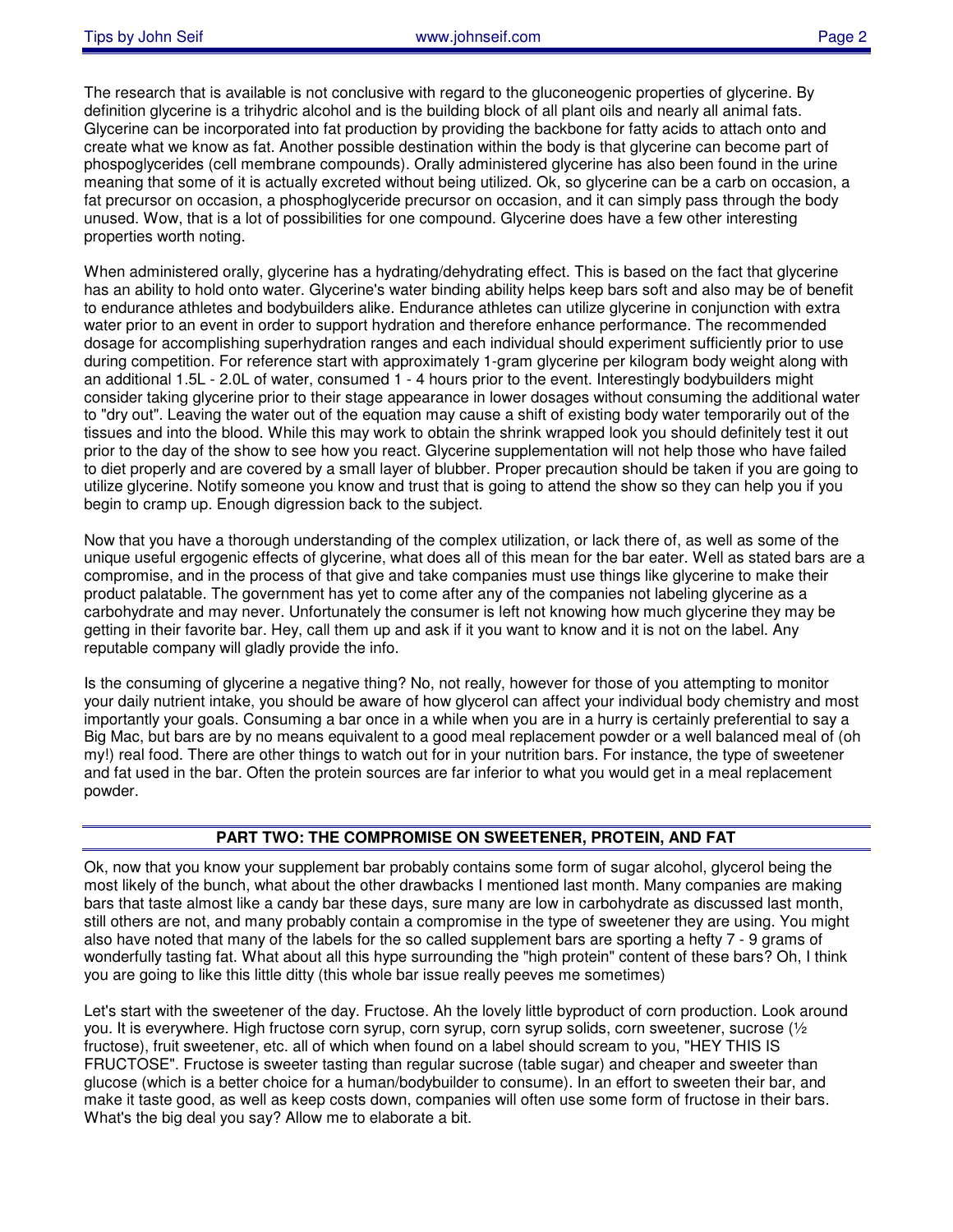Biochemistry time again folks. You see your muscles cannot use fructose, at least directly. When you eat fructose and it enters the blood stream the liver is where it gets sucked up. Your liver has a love affair with fructose and like the movie "Fatal Attraction" just has to have it all to itself. Glucose is the preferred fuel for your working muscles. Once fructose is in the liver is does not leave and is eventually either converted to glycogen (long chains of glucose units that acts as long term sugar storage that can be exported from the liver to the brain and muscles on demand) or go towards producing cholesterol and fat. Well at least one of the three options, glycogen production, is beneficial. Think one out of three isn't bad, think again. The body is more likely to convert the fructose to fat and VLDL cholesterol in persons who have filled their glycogen stores by eating regular meals that contain other carbohydrates, because once your storage of liver glycogen is full the fructose has no place else to go. So let us say you eat a normal meal. The meal will likely have both complex and simple carbs and may contain some fructose.

Those complex and simple carbs might just fill up your glycogen stores (your muscles can and will take up glucose from the blood if they need it or their glycogen storage is low) then you are left with fructose having nowhere to go but towards fat and cholesterol. Scared yet? Well it is not all bad, because the liver does like fructose so much so that it is better at replenishing liver (not muscle) glycogen than glucose, about 50% better (mostly because fructose is pulled out of the blood into the liver so easily while glucose can pass on by and be utilized by the muscles and other tissues). Therefore, fructose would be ok for someone who is an ultraendurance athlete with very low glycogen stores that wants to replenish their supply of liver glycogen. On the bodybuilding side of the coin, I know some people that use fructose as part of their carbing up cycle (works for some and not so much for others). Overall, if you are trying to lose body fat, fructose is something you probably can do without.

The fat content of supplement bars is often as high or higher than some candy bars. What do companies think we are dumbbells, "dah nope those are them things we lift in the gym". Well some of us must either not care or actually are dumbbells because these bars are selling and more are coming out every day. Try this, next time you are in the checkout line at your local feed store, pick up some of the "candy bars". Don't be surprised when some of them have as little, I mean as much fat as your favorite supplement bar. Not impressed yet, think that your supplement bar has "better fat" than those candy bars? Think again. Often the fat in candy bars is from very similar sources as to those found in your favorite supplement bar, cocoa butter from the chocolate coating, cotton seed oil, fractionated vegetable oils, fractionated palm oil, hydrogenated oils, etc. All of these are pretty much on the bad side of the coin. Sure some use canola oil, essential fatty acid mixtures and other fancy names for fat be it good or bad. Most of these supplement bars that do contain some good fat still have more fat than you will find in a good meal supplement powder. So here you are trying to get a healthy, convenient, meal alternative, and they give you a high protein "candy bar". This is one of the reasons I always say a bar is not a replacement for a good meal supplement powder. Check out the labels for yourself and then think twice about shoving a couple bars down your throat when you are trying to stay lean or diet down.

Another issue worth mentioning is the cholesterol content of these bars. Someone please explain to me how you can have a whey protein concentrate, milk protein concentrate, or some other milk protein source and list 0mg of cholesterol on the label. If the company is using a whey isolate or calcium or sodium caseinate, both of which have fairly low cholesterol, for most their protein I might understand, but some of the companies making bars actually expect us to believe they have 0mg of cholesterol. Honestly, they must really think we are stupid or something. While 0mg cholesterol looks great on the label it is not and cannot likely be the truth. Some bars may only have 5mg or 10mg but why lie about it and deceive consumers and those keeping track of their cholesterol for health reasons. Sorry, in my book that is just plain wrong. Call up the manufacturer of your 0mg cholesterol bars and make them explain to you how this is possible. Send their response to my email (listed at then end of this column). I just have to hear what some of these folks will come up with to cover their proverbial hind sides. The only logical explanation they could have is that they are really not using very much of the milk proteins and are therefore they might be telling the truth about the cholesterol content. Now that would be an honest and probably unlikely response. If you do call them up and can't get a response, or get an unsatisfactory response maybe you ought to find another companies bar to purchase. This all leads me to the familiar (for those of you who read my little column regularly see September 1999 Volume 4 Number 7)) world of proteins.

Many of today's supplement bars proudly proclaim "high protein" content and herein lies one of the greatest of all compromises. Back in the day when high protein bars were hard and chewy instead of the now soft and easily chewed bars (some anyway), soy protein was often used to make up much of the protein found in supplement bars. Today you will find such things as hydrolysed whey protein (might be expensive might not), whey protein isolate (fairly expensive), caseinates (a little cheaper than WPI), whey protein concentrates (pretty inexpensive), soy protein isolates (ranges greatly but about the same as WPC), hydrolysed protein (usually cheap low quality protein most often collagen) and occasionally egg or beef protein. Hydrolysed collagen is often used in bars